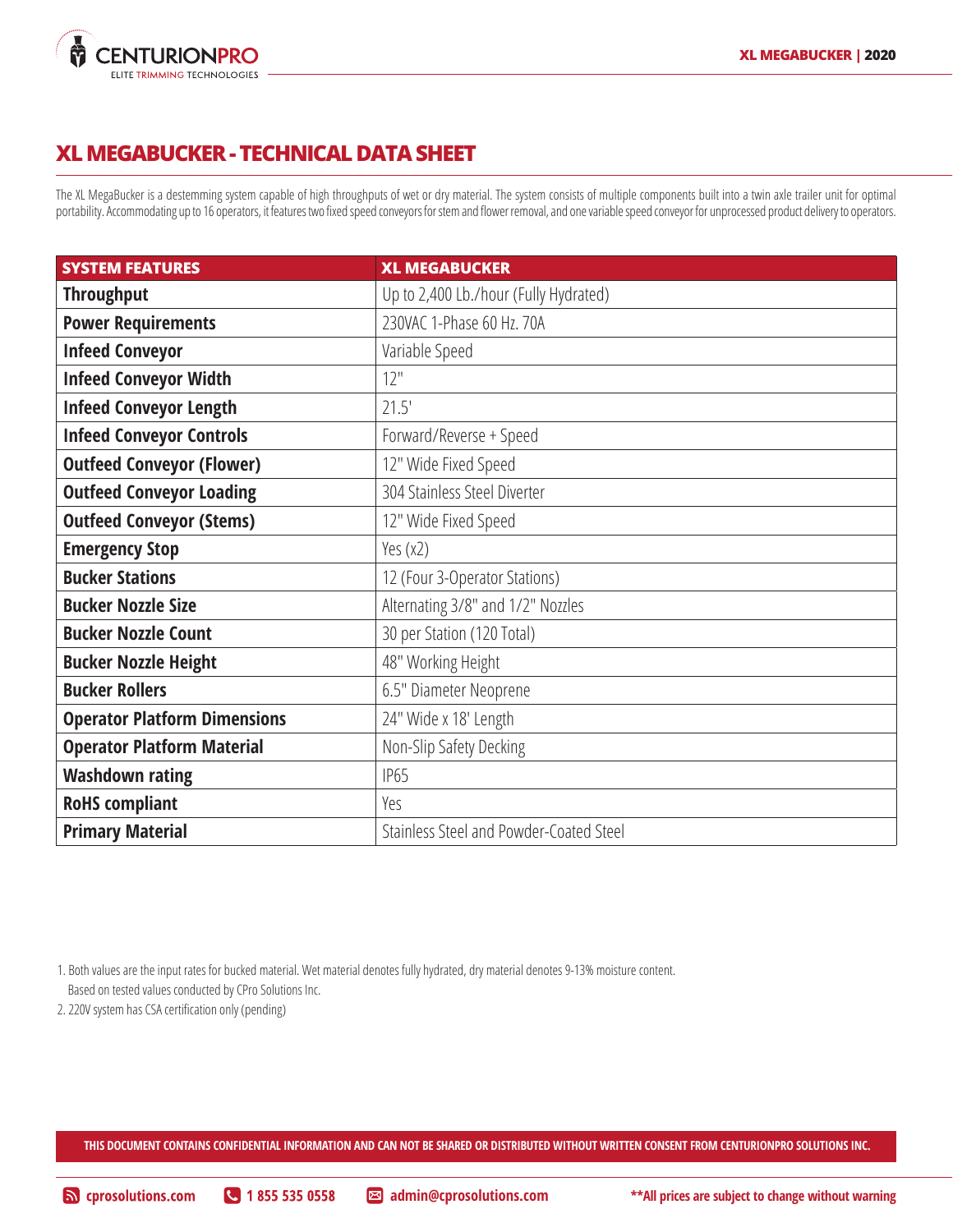

## **XL MEGABUCKER - TECHNICAL DATA**

| <b>MATERIAL SPECS</b>                | <b>XL MEGABUCKER</b>    |
|--------------------------------------|-------------------------|
| <b>Frame</b>                         | Powder-Coated Steel     |
| <b>Bucker Faceplates</b>             | 304 Stainless Steel     |
| <b>Flower to Exit Conveyor</b>       | 304 Stainless Steel     |
| <b>Sheet Metal Body</b>              | Power-Coated Steel      |
| <b>Bearings</b>                      | Steel                   |
| <b>Bearing Grease</b>                | Food Grade Grease       |
| <b>Fastener Grease</b>               | FDA-Approved Anit-Seize |
| <b>CONVEYOR MOTOR SPECS</b>          | <b>XL MEGABUCKER</b>    |
| <b>Model Number</b>                  | <b>VEM3538</b>          |
| <b>Enclosure</b>                     | <b>TEFC</b>             |
| <b>Frame</b>                         | 56C                     |
| <b>Frame Material</b>                | Steel                   |
| <b>Frequency</b>                     | 60Hz                    |
| <b>Output</b>                        | .5HP                    |
| <b>Synchronous Speed @ Frequency</b> | 1800 RPM @ 60 HZ        |
| <b>Agency ApprovalsUR</b>            | UR   CSA EEV   CSA      |
| <b>Ambient Temperature</b>           | $40^{\circ}$ C          |
| <b>Bearing Grease Type</b>           | Polyrex EM (-20F +300F) |
| <b>Current @ Voltage</b>             | 1.540 A @ 230.0 V       |
| Efficiency @ 100% Load               | 82.50%                  |
| <b>High Voltage Full Load Amps</b>   | 0.8A                    |
| <b>Front Face Code</b>               | Standard                |
| <b>Insulation</b>                    | ClassF                  |
| <b>Locked Bearing Indicator</b>      | Locked Bearing          |
| <b>Motor Lead Exit</b>               | Ko Box                  |
| <b>Motor Lead Termination</b>        | Flying Leads            |
| <b>Motor Lead Quantity/Wire Size</b> | 9 @ 18 AWG              |
| <b>Motor Type</b>                    | 3514M                   |
| <b>Number of Poles</b>               | 4                       |
| <b>Pulley Face Code</b>              | C-Face                  |
| <b>Pulley Shaft Indicator</b>        | Standard                |
| <b>RoHS Status</b>                   | ROHS COMPLIANT          |
| <b>Speed</b>                         | 1735 RPM                |